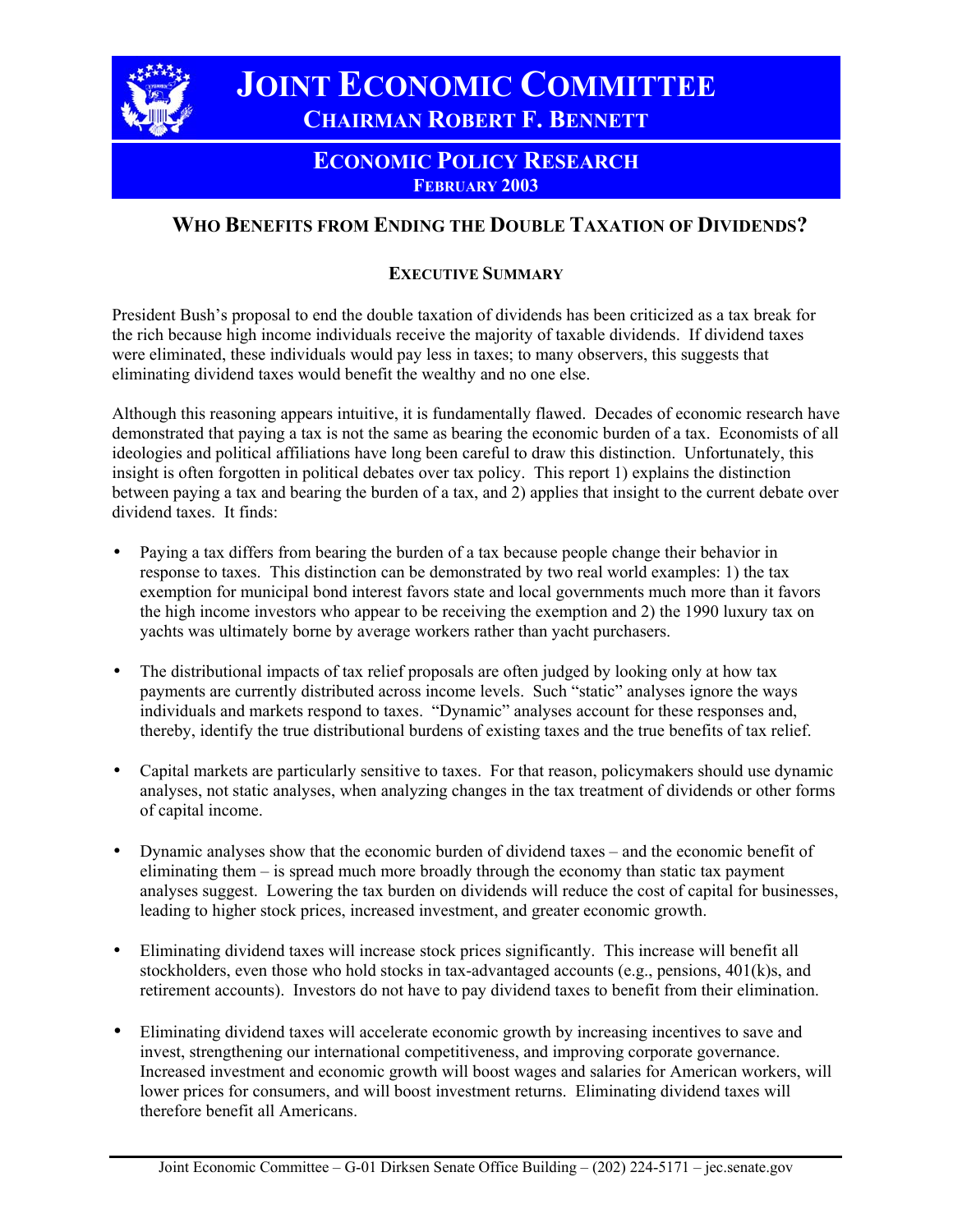## **WHO BENEFITS FROM ENDING THE DOUBLE TAXATION OF DIVIDENDS?**

*In my judgment, the elimination of the double taxation of dividends will be helpful to everybody. … There is no question that this particular program will be, net, a benefit to virtually everyone in the economy over the long run, and that's one of the reasons I strongly support it.*

Alan Greenspan $<sup>1</sup>$ </sup>

Economists draw a distinction between who pays a tax and who actually bears the economic burden of that tax. Identifying who pays a tax is usually straightforward since that person is the one who writes a check to the government. Identifying who bears the burden of a tax is often much more complicated. Individuals and markets respond to taxes in ways that shift some or all the economic burden away from the individuals who pay the tax and onto other individuals. Distributional analyses that ignore these dynamic effects can be highly misleading.

This report explains the economic distinction between paying a tax and bearing the burden of a tax, illustrates this distinction with several real world examples, and applies this insight to current proposals to end the double taxation of dividends.<sup>2</sup> The key finding is that the benefits of ending the double taxation of dividends will be distributed much more broadly in the economy than critics have suggested.

## **PAYING A TAX ISN'T THE SAME AS BEARING THE TAX**

To illustrate the difference between paying a tax and bearing the burden of a tax, it is useful to begin with a simple example. Suppose that flashlights currently sell at retail for \$10 a piece. One day the federal government decides to collect a \$2 tax from retailers for each flashlight they sell. Who bears the burden of this tax? The answer depends on how much retailers increase the price of flashlights and how much consumers reduce their purchases of flashlights.

## *Retailers May Increase Prices in Response to the Tax*

Retailers bear the burden of the flashlight tax in a static accounting sense since they are responsible for writing the check to the government. This does not mean that they bear the economic burden of the tax. Retailers will likely increase the price of flashlights, shifting some of the tax burden to consumers. If retailers increase prices to \$11 per flashlight, for example, they share the tax equally with consumers: retailers receive \$1 less, after-tax, for each flashlight they sell, while consumers pay \$1 more.

Another possibility is that retailers would shift the entire tax onto consumers by raising prices to \$12 per flashlight. In this case, consumers bear 100 percent of the tax burden even though retailers are the ones writing checks to the government. At the other extreme, it is also possible

<sup>1</sup> <sup>1</sup> Testimony before the House Financial Services Committee, February 12, 2003.

 $2$  Under current tax law, the profits that businesses earn are taxed twice: first as corporate profits and a second time as dividends or capital gains received by investors. The tax on corporate profits is 35 percent and the personal income tax on dividends is as much as 38.6 percent, so the combined tax rate on dividends can be more than 60 percent. President Bush has proposed ending double taxation by exempting dividends from personal income taxes.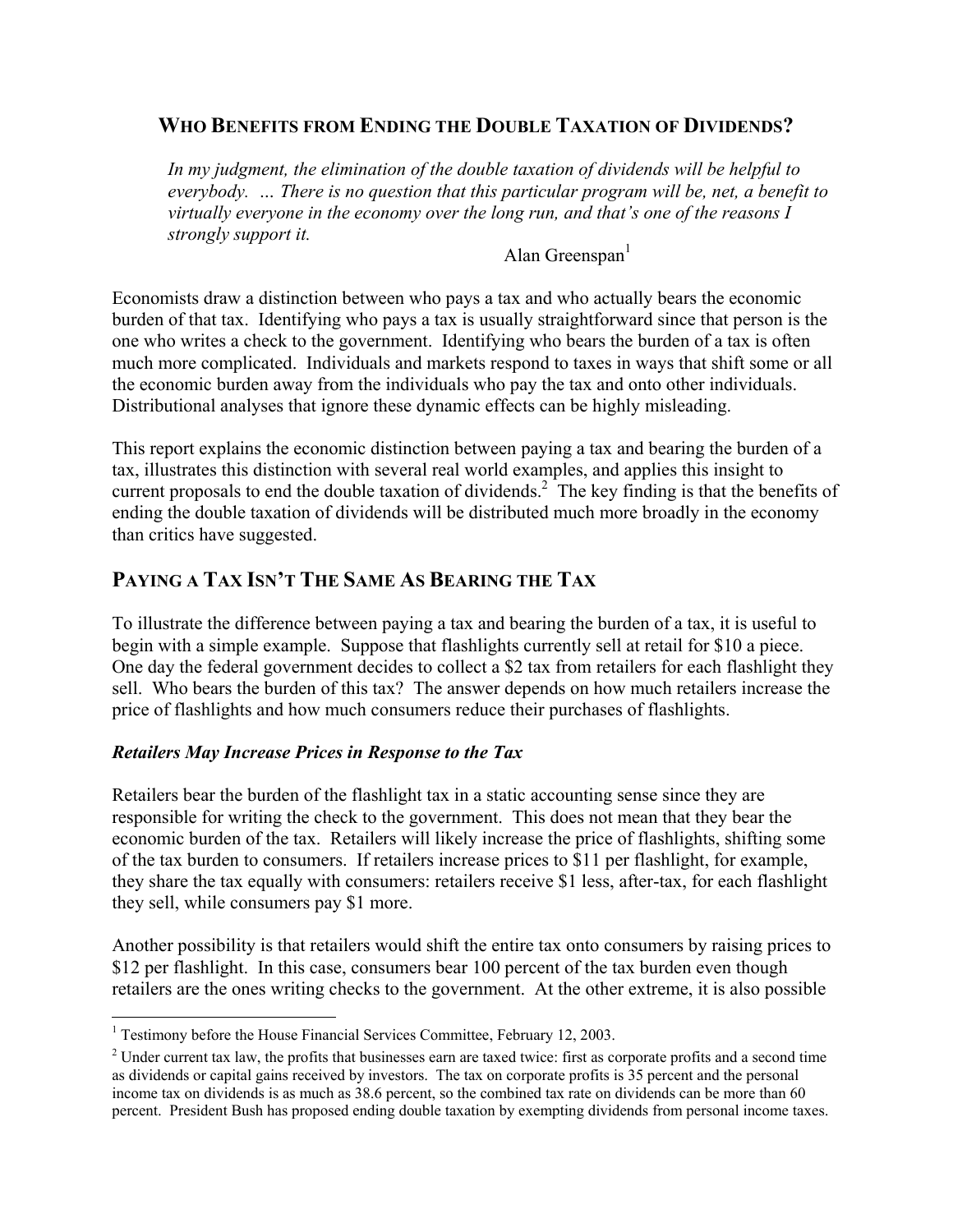|                          | Retailers | Retailers &   | Retailers Pass |
|--------------------------|-----------|---------------|----------------|
| <b>Possible Outcomes</b> | Absorb    | Customers     | on the Tax     |
|                          | the Tax   | Share the Tax | Entirely       |
| <b>Retail Price</b>      | \$10      | \$11          | \$12           |
| <b>Taxes Paid</b>        |           |               |                |
| Retailers                | \$2       | \$2           | \$2            |
| Consumers                | \$0       | \$0           | \$0            |
| <b>Taxes Borne</b>       |           |               |                |
| Retailers                | \$2       | \$1           | \$0            |
| Consumers                | \$0       | \$1           | \$2            |

**BOX 1: PAYING A TAX IS NOT THE SAME AS BEARING A TAX**

Lesson: There is no necessary relationship between paying a tax and bearing the tax burden. Tax burdens are determined by market forces, not by who writes the check to the government.

that retailers would absorb the entire tax and keep prices at \$10 per flashlight. In this case – and this case only – the burden of the tax falls entirely on the retailers who write checks to the government. These possibilities are summarized in Box 1.

In practice, the price change – and, therefore, the sharing of the tax burden – depends on a host of market-specific factors such as the availability of alternative products, consumer preferences, and the cost structure of the business. These factors can differ substantially from case to case. The economic burden of taxes thus has no necessary relationship to the act of actually paying the taxes.3 Distributional analyses of tax policy should focus on true economic burdens, not on the mere accounting of tax payments.

## *Consumers May Buy Fewer Flashlights Because of the Tax*

The analysis of price changes tells us how retailers and consumers share the economic burden of paying taxes to the government. Taxes also create a second burden: reductions in output. To illustrate, suppose that the \$2 tax raises the retail price of a flashlight by \$1. Consumers will respond to this price increase by decreasing the number of flashlights that they purchase. Businesses, in turn, will produce fewer flashlights. This output reduction means that both consumers and retailers are worse off: consumers purchase fewer flashlights than they otherwise would want, and retailers have lower profits. The rest of the flashlight supply chain – manufacturers, distributors, and their employees – also bear some economic loss because of the output reduction.

<sup>&</sup>lt;sup>3</sup> Such statements can be found in any reputable textbook on public finance. For example: "Because prices may change in response to the tax, knowledge of statutory incidence tells us essentially nothing about who is really paying the tax" (Rosen 1992, p. 275).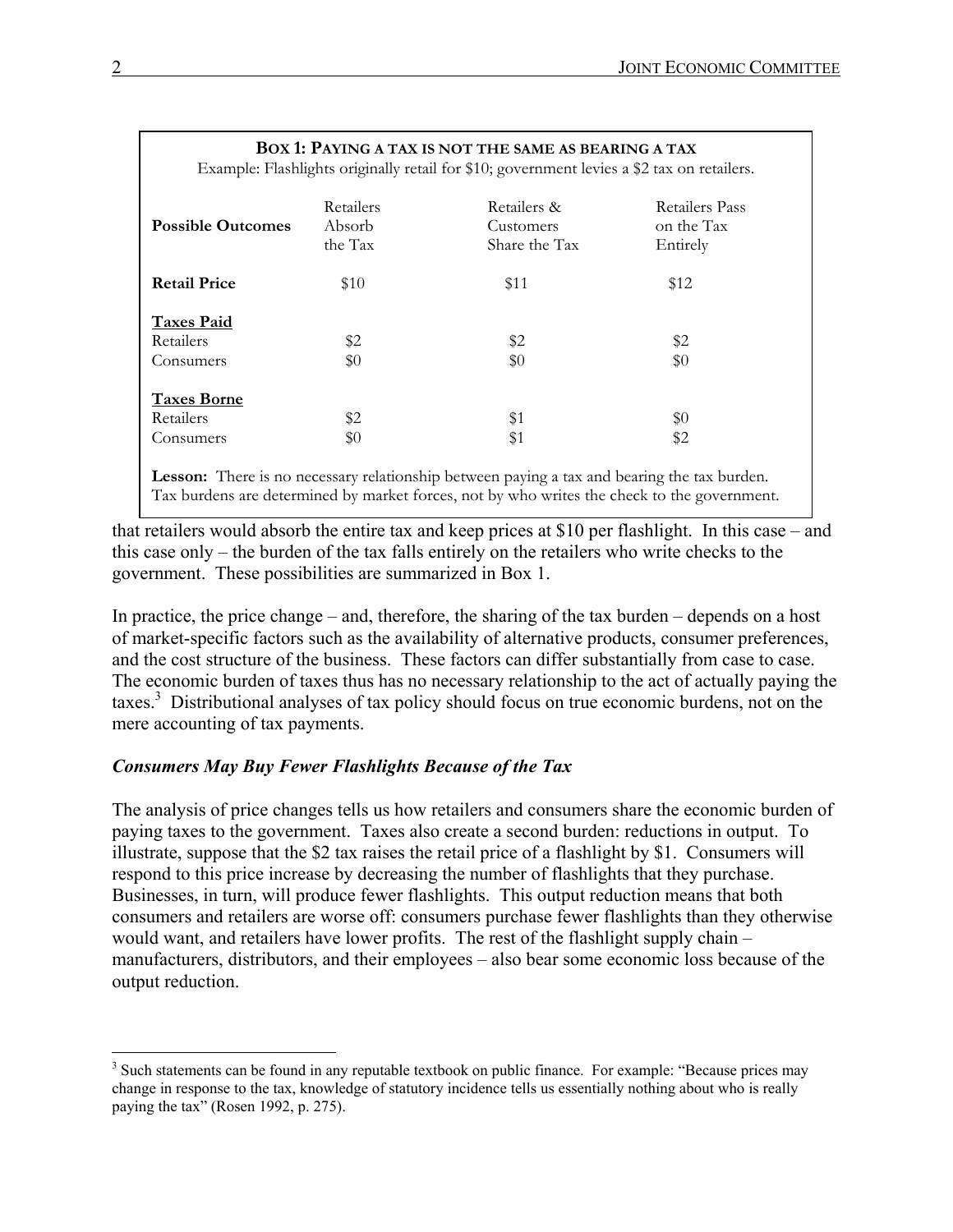Because of output losses, the economic burden of taxes exceeds, sometimes substantially, the tax revenue collected by the government. This "excess burden" is the fundamental economic cost of taxation. The sharing of this burden depends on the same market-specific factors – the availability of alternative products, consumer preferences, costs, etc. – that determine the sharing of price changes.

# **TWO PRACTICAL EXAMPLES**

The flashlight example illustrates the key issue in tax distribution: writing a check to the government may have nothing to do with bearing the burden of a tax. Price changes can shift the burden away from the taxpayer (e.g., when retailers pass taxes on to their customers), while quantity reductions due to taxes represent a significant economic burden that results in no tax revenue whatsoever.

Economists have applied this theory – and confirmed its relevance – for myriads of different markets and different taxes. Two of the clearest examples, with particular relevance to the current dividend tax debate, are the luxury tax on yachts and the tax exemption of interest on municipal bonds.

## *The Luxury Tax on Yachts*

In 1990, Congress introduced a new federal sales tax on private boats costing more than \$100,000 and various other products deemed to be luxuries. The government's intent was to raise additional revenue by levying a tax on the rich; after all, who else would purchase a private boat costing more than \$100,000? Unfortunately, demand for such boats turned out to be very responsive to price changes – many potential boat buyers were unwilling to accept substantial price increases. At the same time, boat manufacturers were unable to absorb much of the tax. When they tried to raise prices, boat purchases declined, and manufacturers were forced to lay off a significant number of their workers.4

Because yacht sales fell, the tax on the rich became a tax on the average worker. When the broad economic impacts of the tax became apparent, Congress reversed course and eliminated the luxury tax on yachts and several other products.

## *The Tax Exemption for Municipal Bonds*

The luxury tax illustrates how a tax aimed at the rich may ultimately be borne by average Americans. The tax exemption for municipal bonds illustrates the same idea, but in reverse: the tax exemption appears to be a tax break for high income, high tax bracket individuals but turns out to benefit state and local governments and, thereby, average Americans.

Under current tax law, interest payments from most municipal bonds are exempt from federal taxes. This exemption is most valuable for individuals in the highest tax brackets, so most of these bonds are held by high income, high tax bracket investors. Indeed, ownership of tax-

<sup>&</sup>lt;sup>4</sup> See Joint Economic Committee (1992, p. 159 ff) for further details on the luxury tax.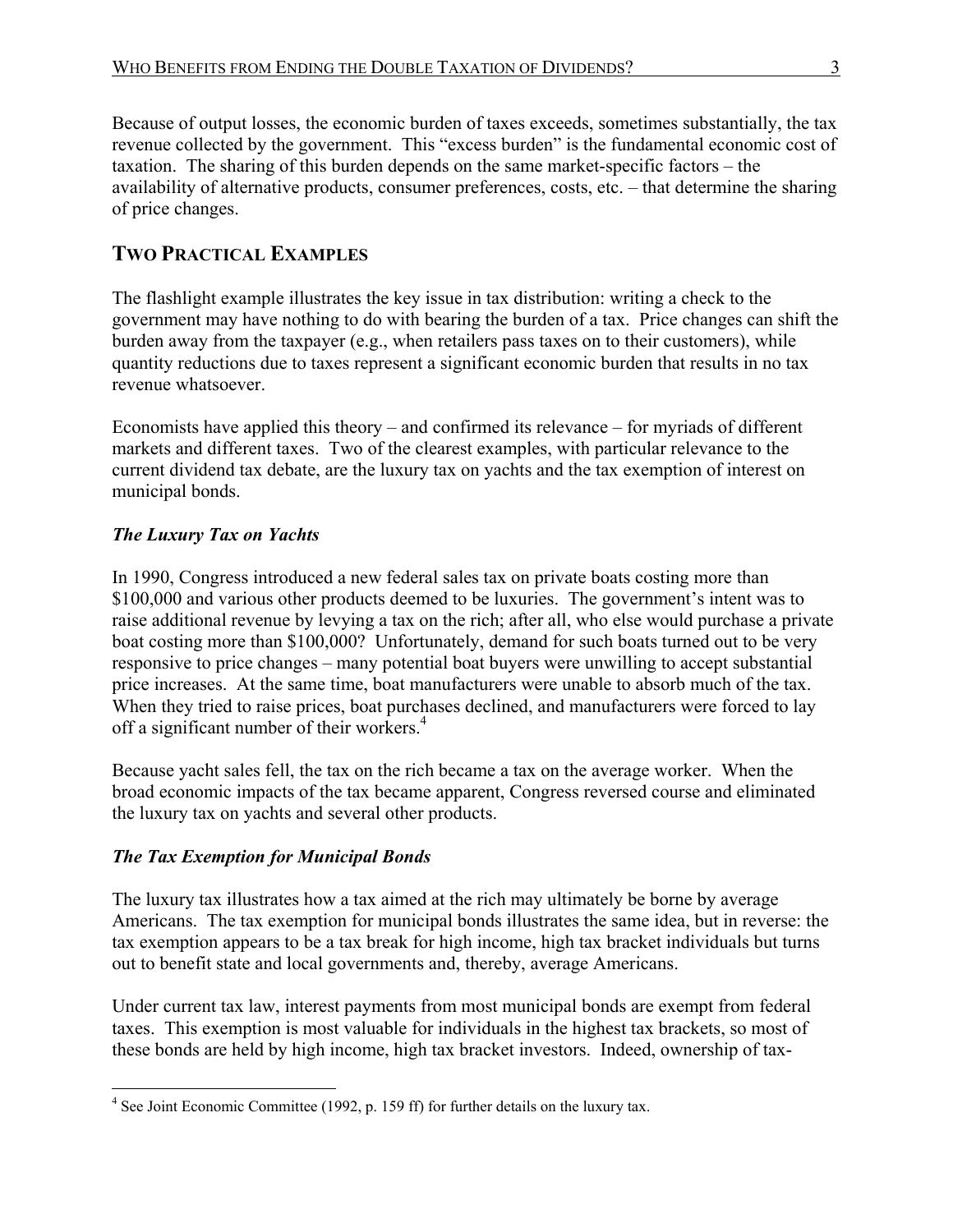exempt municipal bonds may be even more skewed toward high income earners than is ownership of dividend paying stocks.<sup>5</sup>

A static analysis – one that focuses solely on who pays taxes to the government – would suggest that the tax exemption is a major boon for rich investors. After all, those investors get to earn tax-free interest on the bonds. The flaw in this reasoning is the fact that the interest rate that investors receive on tax-exempt debt is much lower than they could receive on comparable investments. Investors compete among themselves to get the best after-tax returns on their investments. This competition passes much of the benefit of tax exemption back to state and local governments in the form of lower interest rates, making it cheaper and easier to finance schools, roads, and other local projects.

Demonstrating this dynamic requires little effort beyond surfing to a financial web site and doing some simple arithmetic. At this writing, a leading web site reports that the average two-year municipal bond of highest quality yields 1.13 percent (i.e., an investor purchasing \$10,000 of two-year municipal bonds would receive interest payments of \$113 per year). At the same time, the average two-year Treasury yields 1.59 percent.

U.S. Treasuries are widely considered to be the safest investments in the world, yet they pay substantially more interest than do municipal bonds. Why? Because interest on municipal bonds is exempt from federal taxes.

At these interest rates, more than 80 percent of the benefit of the tax exemption goes to the municipalities that issue tax-exempt bonds; less than 20 percent goes to investors. To see this, consider what would happen if municipal bonds did not receive a tax exemption. In that case, their debt would have to pay at least as much interest as is currently paid on comparable Treasuries. To make things simple (if somewhat unrealistic, given the higher risk of municipal bonds) suppose that absent the tax exemption, municipal bonds would also pay 1.59 percent in annual interest.

Suppose further that the average investor in municipal bonds invests \$10,000 and that he faces a marginal tax rate of 35 percent, the highest rate under the President's economic proposal. At a 1.59 percent interest rate, the investor would receive \$159 in interest per year from either a twoyear Treasury or a taxable two-year municipal bond. With a tax rate of 35 percent, the investor would pay taxes of \$56 and receive an after-tax return of \$103 (see Box 2).

Now consider what happens if, as in reality, the municipal bond is tax-exempt. The federal government receives no tax revenue from the bond interest, so it loses \$56 in revenue each year. The municipality sees its borrowing cost fall from 1.59 percent to 1.13 percent, so it realizes a benefit of \$46 (= \$159 - \$113) on each \$10,000 in debt. The investor sees his after-tax return increase from \$103, the amount he could earn on taxable bonds, to \$113, and so he realizes a benefit of \$10 per year.

<sup>&</sup>lt;sup>5</sup> Feenberg and Poterba (1991).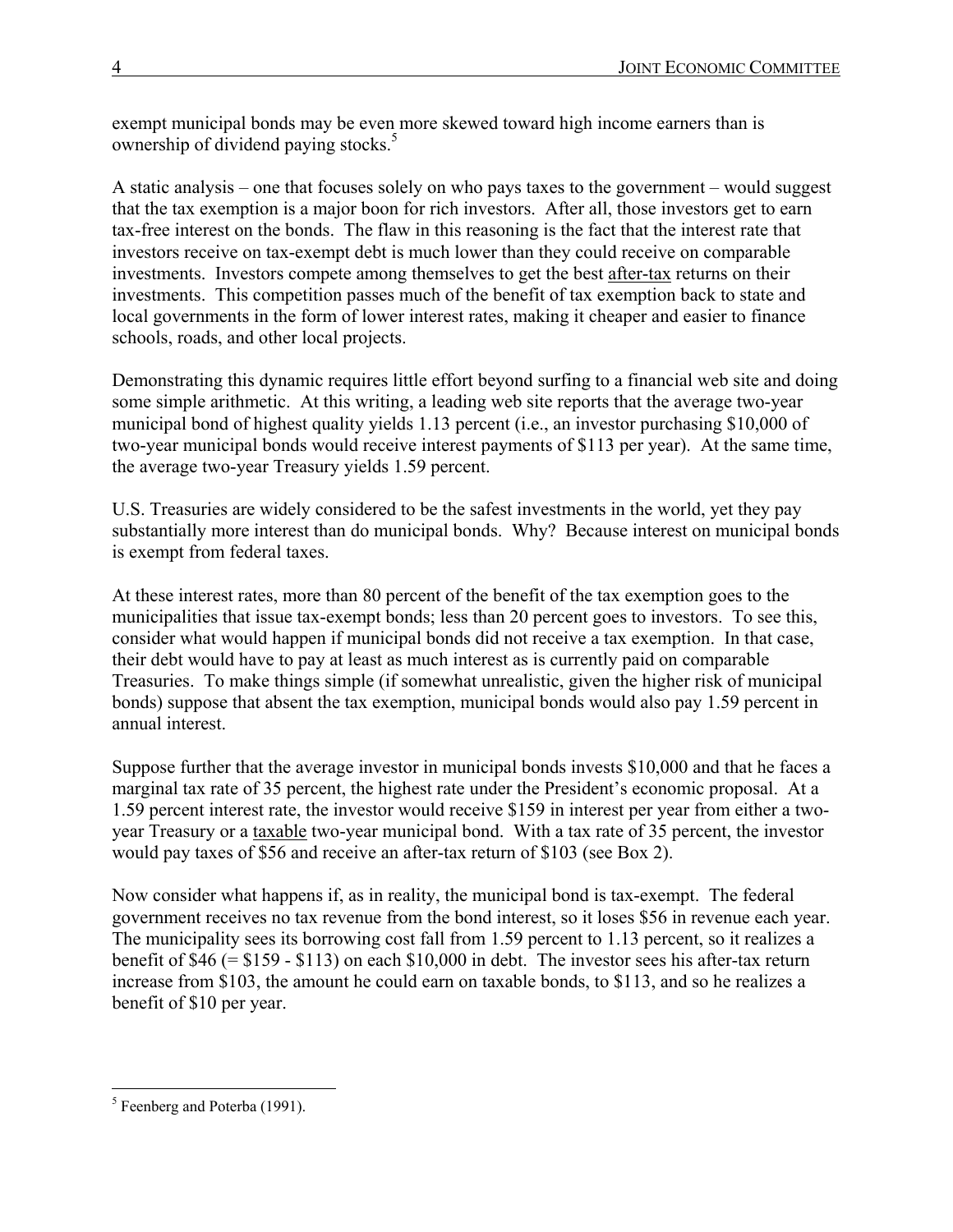|                                                                                 | Taxable                          | <b>Tax-Exempt</b>                                                                                    |
|---------------------------------------------------------------------------------|----------------------------------|------------------------------------------------------------------------------------------------------|
| The Perspective of the Local Government                                         |                                  |                                                                                                      |
| <b>Bonds Sold</b>                                                               | \$10,000                         | \$10,000                                                                                             |
| <b>Interest Rate</b>                                                            | $x 1.59\%$                       | x 1.13%                                                                                              |
| Annual Interest Payments                                                        | \$159                            | \$113                                                                                                |
|                                                                                 |                                  | The tax exemption benefits the local government: interest costs are lower by $$46 (= $159 - $113)$ . |
| The Perspective of the Federal Government                                       |                                  |                                                                                                      |
| <b>Interest Payments</b>                                                        | \$159                            | \$113                                                                                                |
| Tax Rate on Interest                                                            | $\frac{\text{x} 35\%}{\text{x}}$ | $\rm x \, 0\%$                                                                                       |
| Federal Tax Revenue                                                             | \$56                             | \$0                                                                                                  |
| The tax exemption costs the federal government: tax receipts are lower by \$56. |                                  |                                                                                                      |
| The Perspective of the Investor                                                 |                                  |                                                                                                      |
| <b>Interest Received</b>                                                        | \$159                            | \$113                                                                                                |
| Taxes Paid                                                                      | $-$ \$56                         | $-$ \$0                                                                                              |
| After-Tax Return                                                                | \$103                            | \$113                                                                                                |
|                                                                                 |                                  | The tax exemption benefits the investor: after-tax returns are higher by $$10 (= $113 - $103)$ .     |

The tax exemption primarily benefits municipalities: 82 percent  $(= 46/56)$  of the tax savings accrue to state and local governments, while only 18 percent  $(= 10/56)$  of the benefits accrue to investors.<sup>6</sup> Benefits to state and local governments are passed on to their citizens through a combination of lower taxes and increased government services.

This analysis is "dynamic" because it considers how taxes influence the interest rates paid by municipal bonds. Just as flashlight retailers could pass on a significant portion of that tax to consumers, investors pass on to local governments the benefit of their tax exemption.<sup>7</sup>

To illustrate the importance of such dynamic analysis, it is useful to compare these results to the calculations that would comprise a "static" analysis that ignores capital market responses.

<u>.</u>

<sup>&</sup>lt;sup>6</sup> This particular result reflects market conditions on a particular day for a particular group of bonds. Impacts vary over time and across bonds depending on a host of factors, not least of which is ongoing debate about tax policy. Nevertheless, several decades of academic research have confirmed this general pattern: municipal tax exemption primarily benefits municipalities who issue debt; benefits to investors are much smaller. Fortune (1992), for example, finds that municipalities received at least three-quarters of the benefit of the tax exemption in 1990.

 $<sup>7</sup>$  This analysis is partially dynamic because it considers the dynamics of price changes (the change in interest rates)</sup> but not the dynamics of quantity changes. Measuring the distributional impacts of quantity changes would require information about the types of projects that municipalities are able to finance with tax-exempt debt, but wouldn't finance otherwise, and the beneficiaries of those projects. It would also require additional information about how such projects influence federal revenues.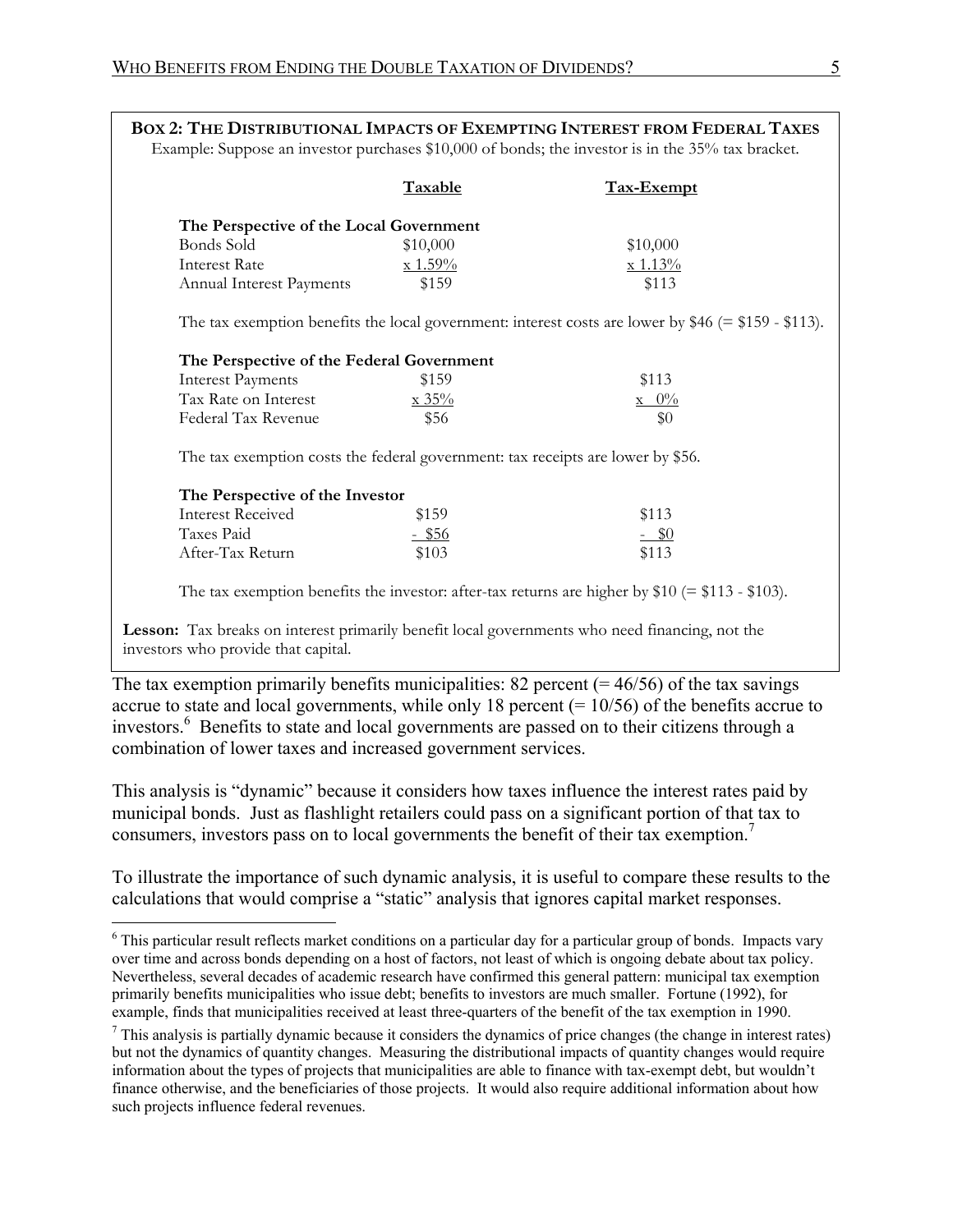|                                 | <b>Taxable</b>                                                                                             | <b>Tax-Exempt</b>    |
|---------------------------------|------------------------------------------------------------------------------------------------------------|----------------------|
| The Perspective of the Investor |                                                                                                            |                      |
| <b>Bonds Purchased</b>          | \$10,000                                                                                                   | \$10,000             |
| <b>Interest Rate</b>            | x 1.13%                                                                                                    | x 1.13%              |
| Interest Received               | \$113                                                                                                      | \$113                |
| Tax Rate on Interest            | $x = 35\%$                                                                                                 | $0\%$                |
| Taxes Paid                      | \$40                                                                                                       | \$0                  |
| After-Tax Return                | $$73 (= $113 - $40)$                                                                                       | $$113 (= $113 - $0)$ |
|                                 | The static analysis makes it appear that investors receive a \$40 benefit ( $=$ \$113 - \$73) from the tax |                      |
|                                 | exemption; in reality, the benefit is about \$10, as shown in the dynamic analysis.                        |                      |

The static analysis makes it appear that local governments receive no benefit from the tax exemption; in reality, they receive a benefit of about \$46, as shown in the dynamic analysis.

Annual Interest Payments *\$113* \$113

Lesson: The static analysis ignores how interest rates respond to taxes. As a result, it misses a key dynamic: competition in capital markets forces investors to pass much of the benefit of the tax exemption on to local governments as lower interest rates. Static analyses thus provide a completely misleading assessment of the impacts of exempting interest from federal taxes.

In a static framework (see Box 3), the analysis would begin by assuming that investors in municipal bonds earn \$113 in interest for each \$10,000 of bonds that they own, regardless of whether that interest is taxed or not. If this interest were taxable, the investor would pay \$40 in taxes (=  $$113 \times 35\%$ ). The static analysis thus concludes that the tax exemption provides a \$40 benefit to the investor and no benefit to local governments (since there is no change in interest payments).

These calculations illustrate how far static analyses can deviate from economic reality. Under the obviously flawed (and often concealed) assumption that individuals and markets do not respond to taxes, the static analysis finds that the tax exemption provides significant benefits to high income investors and identifies no benefits for state and local governments. The dynamic analysis, in contrast, identifies the fundamental economics associated with the tax exemption: high income investors do receive some benefit, but the vast majority of the benefit flows to those who need financing – the state and local governments – not those who provide the capital.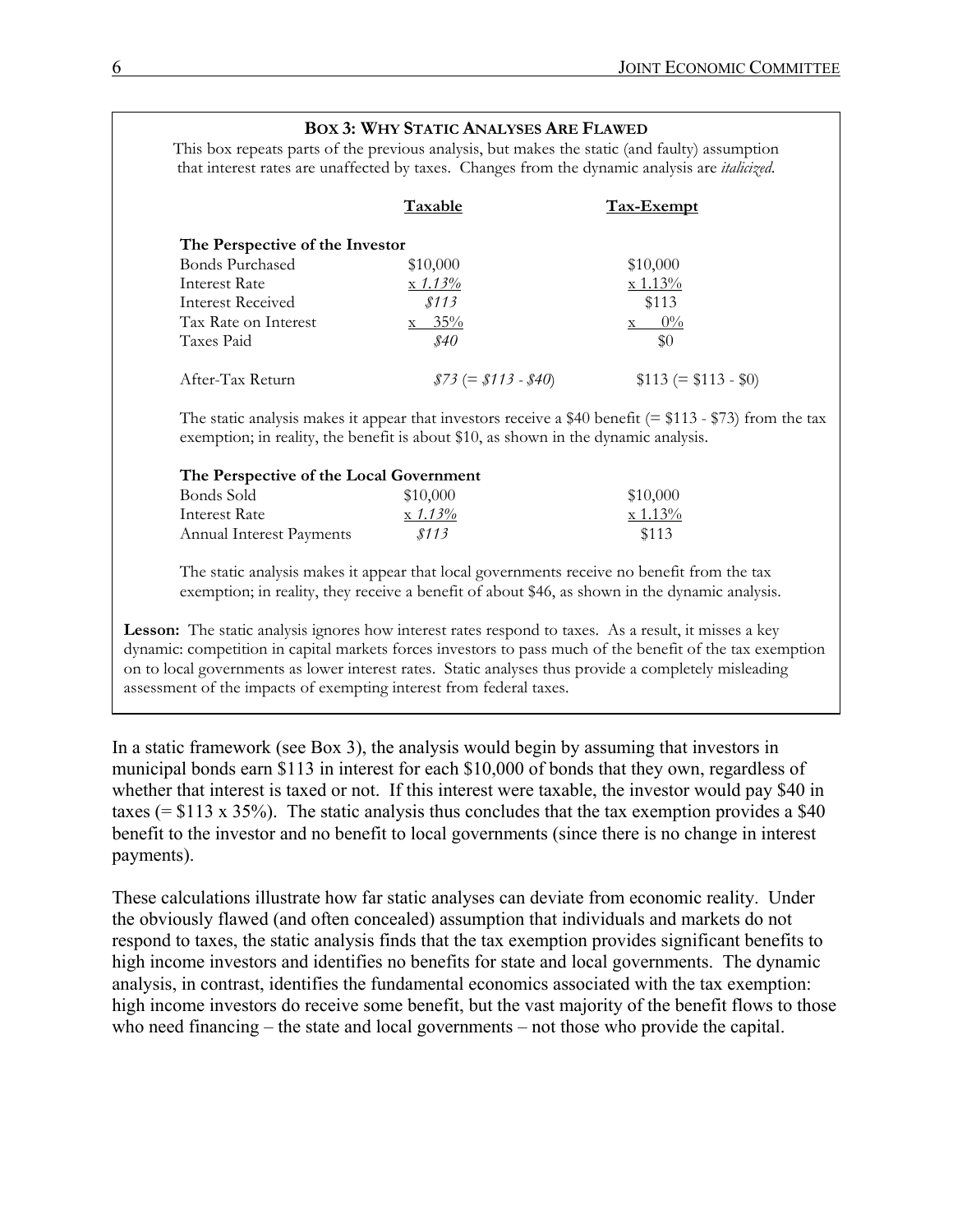## **THE BENEFITS OF ELIMINATING DIVIDEND TAXES**

The municipal bond example illustrates a fundamental truth about taxes on capital: capital markets distribute the burden of taxes (and the benefit of tax breaks) depending on market conditions, not on the accounting issue of who writes checks to the government. Because of competition among different types of investment, the vast majority of the tax benefits go to governments who need financing, not the investors who provide that capital. In other words, the tax exemption makes it cheaper and easier to finance roads, schools, and other local projects; it is not a give-away to the rich.

The same dynamic forces will be unleashed by ending the double taxation of dividends. Lowering the tax burden on investing will reduce the cost of capital for businesses, thereby boosting stock prices and increasing investment. Benefits will flow not only to investors who currently receive taxable dividends, but to all stockholders and to the businesses that need to raise capital. Those businesses will then pass on the benefits to their employees, customers, and investors.

## *Eliminating Dividend Taxes Will Lower the Cost of Capital*

Many businesses raise capital by selling stock. To get investors to purchase their stock, businesses must offer them a sufficiently high rate of return on their investment. This required rate of return is the cost of capital for the business.

The cost of capital depends on a host of factors, including the other investment options that investors have, the risk of investing in the business, and the taxes investors have to pay on their investment returns. If taxes on capital income decline, the cost of capital goes down, and businesses find it cheaper and easier to raise capital.

To illustrate, suppose that investors in a particular business demand an after-tax return of 6.5 percent per year; for simplicity, assume that this return will be achieved entirely through dividends. If dividends were taxexempt, the cost of capital for the business would be 6.5 percent. In other words, for every \$100 of capital that the business raises, it would have to provide investors with dividends of \$6.50 per year.

If, as in reality, dividends are taxed, the cost of capital is substantially higher. In order to provide an after-tax return of 6.5 percent, the business must provide a dividend yield of 10

## **BOX 4: TAXES INCREASE THE COST OF CAPITAL** Suppose that investors demand a 6.5% after-tax return and all returns are paid as dividends: **If Dividends are Tax-Exempt**  Investors' Required After-Tax Return 6.5% Additional Return to Cover Taxes  $+0.0\%$ Cost of Capital for the Business 6.5% **If Dividends are Taxed at 35%**  Investors' Required After-Tax Return 6.5% Additional Return to Cover Taxes  $+3.5\%$ Cost of Capital for the Business 10.0% **Lesson:** Taxes increase the cost of capital.

percent. In other words, for every \$100 of capital that the business raises, it would have to provide investors with dividends of \$10 per year. At a 35 percent tax rate, \$3.50 of those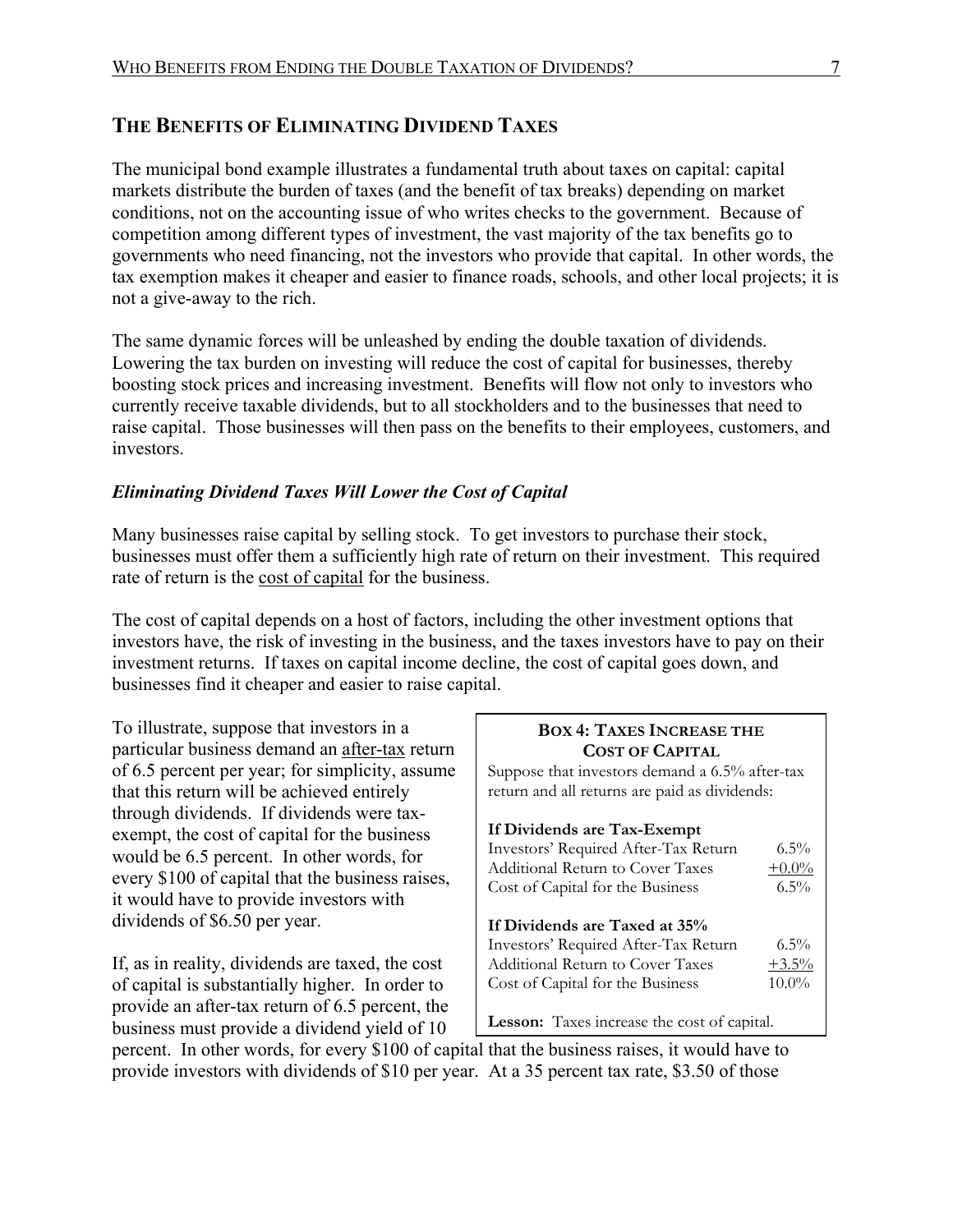dividends would go to the government, leaving \$6.50 for the investor. The after-tax return would thus meet the 6.5 percent requirement. These calculations are summarized in Box 4.

Taxes thus raise the cost of capital. Eliminating dividend taxes would lower the cost of capital for businesses in the same manner that the tax exemption for municipal bonds lowers the cost of capital (i.e., interest rates) for state and local governments. $8$ 

## *Eliminating Dividend Taxes Will Increase Stock Prices*

By lowering the cost of capital, eliminating dividend taxes will provide an immediate boost to stock prices. Taxable investors will find stocks – both those that currently pay dividends and those that may pay dividends in the future – to be more attractive, so they will shift resources into stocks and bid up their prices.

To illustrate, suppose that the company in the example pays \$10 per share in dividends every year and that investors demand an after-tax return of 6.5 percent. As demonstrated in Box 4, under current tax law the company has to provide a 10 percent pre-tax return in order to provide investors with a 6.5 percent return after-tax. As illustrated in Box 5, the stock will provide a 10 percent return if the stock price is \$100 per share. At that price, the dividend yield is 10 percent  $(= $10 / $100)$ , and the after-tax rate of return is 6.5 percent  $(= $6.50 / $100)$ .

If dividend taxes were eliminated, the stock's value would increase to as much as \$154 per share – a gain of more than 50 percent. At this stock price, the \$10 dividend (tax-free) would provide investor's with an after-tax rate of return of 6.5 percent  $(6.5\% = 10 / 154)$ .

In the real world, the increase in stock prices will not be quite so dramatic. Stock price gains will be mitigated because many companies reinvest their earnings rather than paying them out as dividends and because many stocks are held in tax-exempt accounts – pensions, 401(k)s, endowments, etc. These factors weaken the link between dividend taxes and

| <b>BOX 5: A LOWER COST OF CAPITAL</b><br><b>BOOSTS STOCK PRICES</b> |              |  |  |
|---------------------------------------------------------------------|--------------|--|--|
| If Dividends are Taxed at 35%                                       |              |  |  |
| Annual Dividend                                                     | \$10         |  |  |
| Cost of Capital                                                     | $\pm 10.0\%$ |  |  |
| <b>Implied Stock Price</b>                                          | \$100        |  |  |
| If Dividends are Tax-Exempt                                         |              |  |  |
| Annual Dividend                                                     | \$10         |  |  |
| Cost of Capital                                                     | $\div 6.5\%$ |  |  |
| <b>Implied Stock Price</b>                                          | \$154        |  |  |
| <b>Lesson:</b> If the cost of capital declines, stock               |              |  |  |
| prices increase.                                                    |              |  |  |

stock prices, but do not eliminate it. A substantial body of economic research has documented that dividend taxes do raise the cost of capital and, thereby, lower stock prices.<sup>9</sup>

<sup>&</sup>lt;sup>8</sup> The numerical example is extreme in several ways: it assumes that all returns come in the form of dividends and it assumes that the relevant investors are all in the 35 percent tax bracket. In reality, some returns will likely come in the form of capital gains and some of the relevant investors will be in lower tax brackets. The quantitative impact of eliminating dividend taxes will thus be smaller than the 35 percent in this example. The qualitative story remains the same, however. Dividend taxes are built into investors' required rate of return. If dividend taxes are eliminated, the cost of capital will decline significantly.

<sup>&</sup>lt;sup>9</sup> Gentry, Kemsley, and Mayer (2003) survey this literature and provide new evidence that dividend taxes lower stock prices. Harris, Hubbard, and Kemsley (1999) demonstrate that this effect occurs stock markets around the world.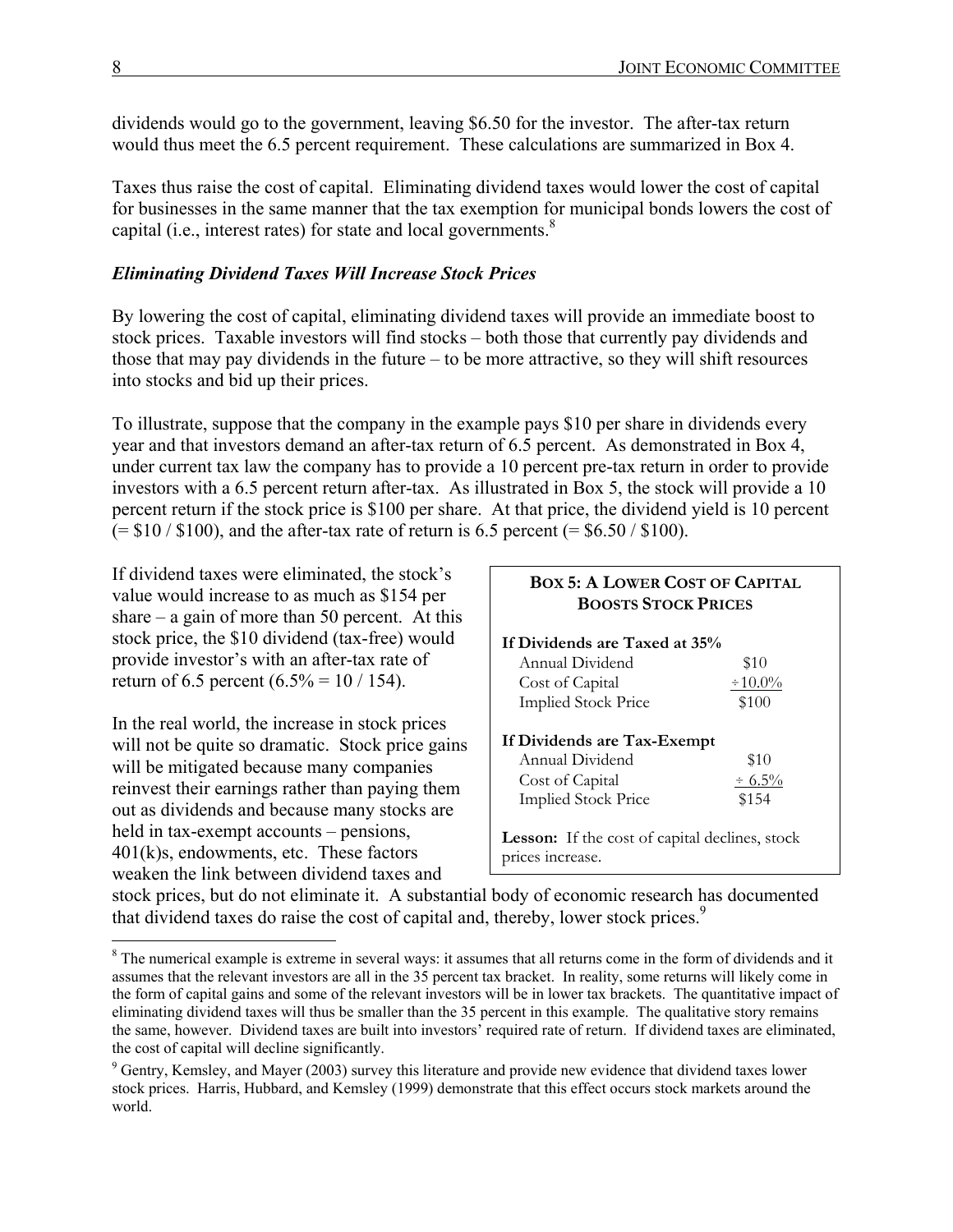Financial economists have estimated that eliminating dividend taxes would increase stock prices substantially; recent estimates range from six to thirteen percent.<sup>10</sup> The increase would be most pronounced for stocks that already have high dividend payouts, but would also occur for stocks that are likely to introduce dividends in the future. Financial markets are well aware of the dividend tax debate, so some of this gain has already been built in to stock prices. Stock prices will rise further if Congress agrees to eliminate dividend taxes and, conversely, will fall if Congress leaves dividend taxes untouched.

The key distributional issue here is that rising stock prices benefit all stock investors, not just those who receive taxable dividends. Investors in 401(k)s, IRAs, and pension plans benefit in exactly the same way as investors who own taxable stocks and mutual funds. Recent surveys demonstrate how widely this benefit will be distributed. According to the Investment Company Institute and the Securities Industry Association, about half of U.S. households owned stock in 2002; these 53 million households comprise more than 84 million individual investors.<sup>11</sup> All of these investors will benefit from the elimination of dividend taxes.

#### *Eliminating Dividend Taxes Will Increase Investment*

As noted earlier, the economic analysis of taxes distinguishes between price and quantity responses. The price effect of eliminating dividend taxes is to lower the cost of capital. As demonstrated, the lower cost of capital immediately translates into higher stock prices.

The quantity effect of eliminating dividend taxes is that a lower cost of capital encourages greater investment. Some projects and companies that would not be profitable investments under existing dividend taxes would become profitable with the lower cost of capital.

To illustrate, suppose that the investor in our example has the opportunity to invest in a new company (see Box 6). For every \$100 that the investor puts in, the company will pay back \$8 in dividends each year. Under the current tax system, this investment would not be acceptable to the investor: the \$8 dividend would be accompanied by a \$2.80 tax liability. The net

1

#### **BOX 6: A LOWER COST OF CAPITAL BOOSTS INVESTMENT**

An investor can invest \$100 in a new company that will provide an 8% return paid as dividends. The investor requires an after-tax return of 6.5%.

#### **If Dividends are Taxed at 35%**

| Annual Dividend          | \$8.00     |
|--------------------------|------------|
| Taxes at 35 percent rate | $-$ \$2.80 |
| After-Tax Return         | \$5.20     |
| After-Tax Rate of Return | $5.2\%$    |

The investor will not fund this company; the aftertax return is less than his 6.5% requirement.

#### **If Dividends are Tax-Exempt**

| Annual Dividend          | \$8.00     |
|--------------------------|------------|
| <b>Taxes</b>             | $-$ \$0.00 |
| After-Tax Return         | \$8.00     |
| After-Tax Rate of Return | $8.0\%$    |

The investor will fund this company; the after-tax return exceeds his 6.5% requirement.

**Lesson:** A lower cost of capital boosts investment.

<sup>10</sup> See, for example, "Can a Dividend Tax Cut Juice Growth", *BusinessWeek*, Jan. 3, 2003; "Whole-Enchilada Tax Plan a Winner for All", *Detroit Free Press*, Jan. 8, 2003; "Dividend Tax Cut Could Shift the Investing Landscape",

<sup>&</sup>lt;sup>11</sup> Investment Company Institute and Securities Industry Association (2002).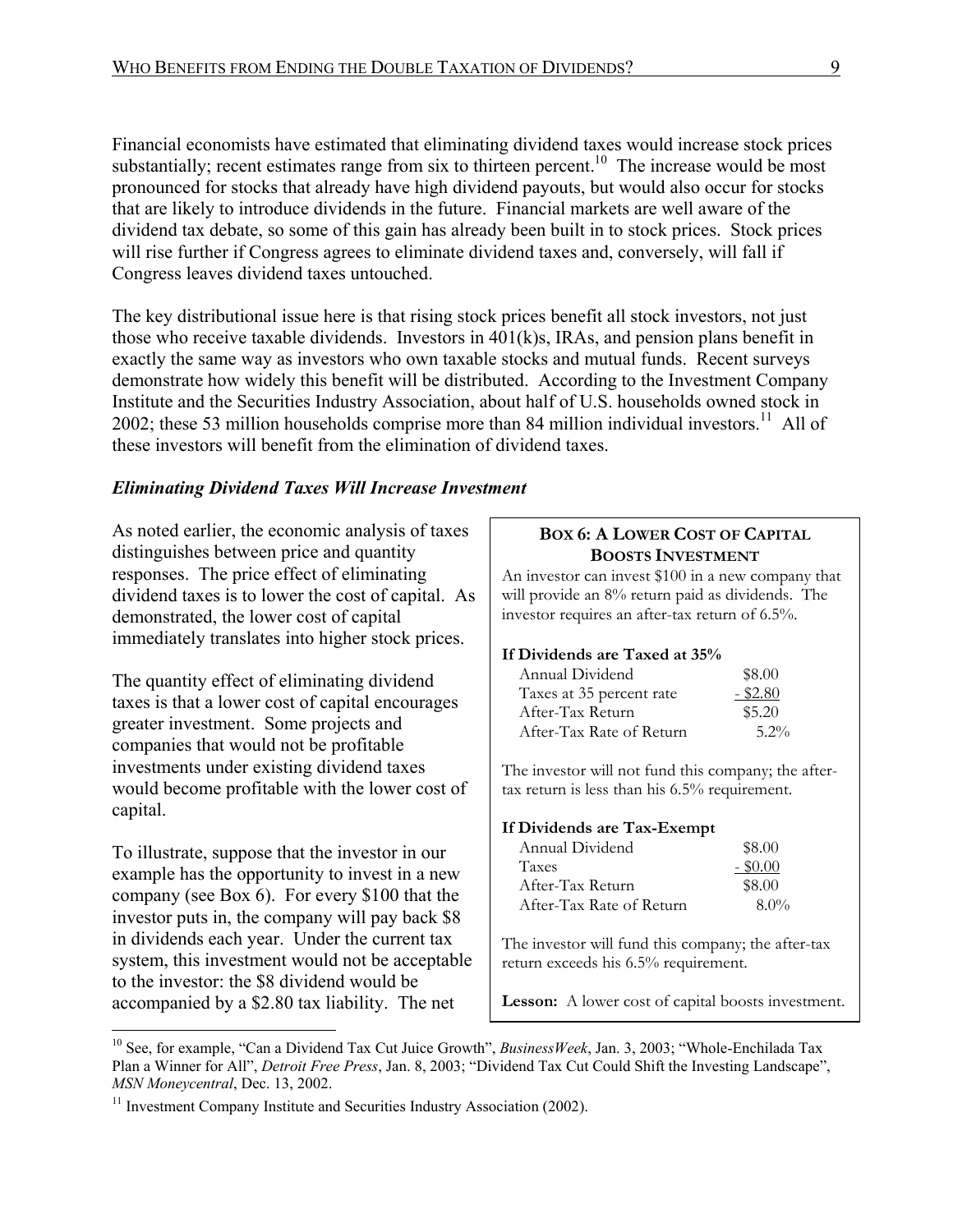return to the investor is thus \$5.20, so the after-tax return is only 5.2 percent, well below the investor's required rate of return of 6.5 percent. Under current tax law, the investor would not be willing to invest in this new company.

If dividend taxes were eliminated, however, the investor would be willing to back this new venture. The dividend would then be worth a full \$8 after-tax, and the investor would realize a rate of return of 8 percent – \$8 for every \$100 invested – well above his required rate of return.

Of course, the new company might be able to drive a better bargain and get a better price for its stock (i.e., the stock price would rise). In the end, however, the company and the investor would be able to agree on a price that allows the venture to go forward. By lowering the cost of capital, eliminating dividend taxes makes it easier to finance new investment.

## **ELIMINATING DIVIDEND TAXES WILL ACCELERATE ECONOMIC GROWTH**

Eliminating dividend taxes thus has three direct effects: it lowers the cost of capital for businesses, boosts stocks prices, and encourages new investment. In the short-run, higher stock prices will help to support consumer spending and the lower cost of capital will encourage business investment. Eliminating dividend taxes will thus provide a boost to the economic recovery and benefit Americans of all incomes.

In the longer run, eliminating dividend taxes would promote economic growth in several ways:

- First, as noted, it would encourage greater investment. Investment expands the capital stock so workers will have more factories and equipment with which to produce goods and services. The expanding capital stock creates greater productivity and faster long-run growth. As productivity rises, employers are willing to pay more to attract needed workers. Eliminating dividend taxes will thus boost wages and job prospects throughout the economy.
- Second, eliminating the double taxation of dividends would improve corporate performance. The current tax system encourages businesses to rely excessively on debt, leading to unnecessary bankruptcy risk when economic conditions change. The current tax system also penalizes the payment of dividends and, thereby, limits the degree to which shareholders can use dividends to monitor corporate performance. As we have learned, relying on accounting statements of earnings – which may be unrelated to the cash generating ability of a company – can lead to investment mistakes.
- Finally, eliminating personal taxes on dividends would improve the international competitiveness of the U.S. economy. Almost all other developed countries have reduced or eliminated the double taxation of dividends. In fact, the United States has the second highest combined tax rate on dividends – corporate plus personal – among the 30 members of the OECD.<sup>12</sup> Eliminating dividend taxes in the United States would make America a more desirable location for international investment.

<sup>1</sup>  $12$  Edwards (2003).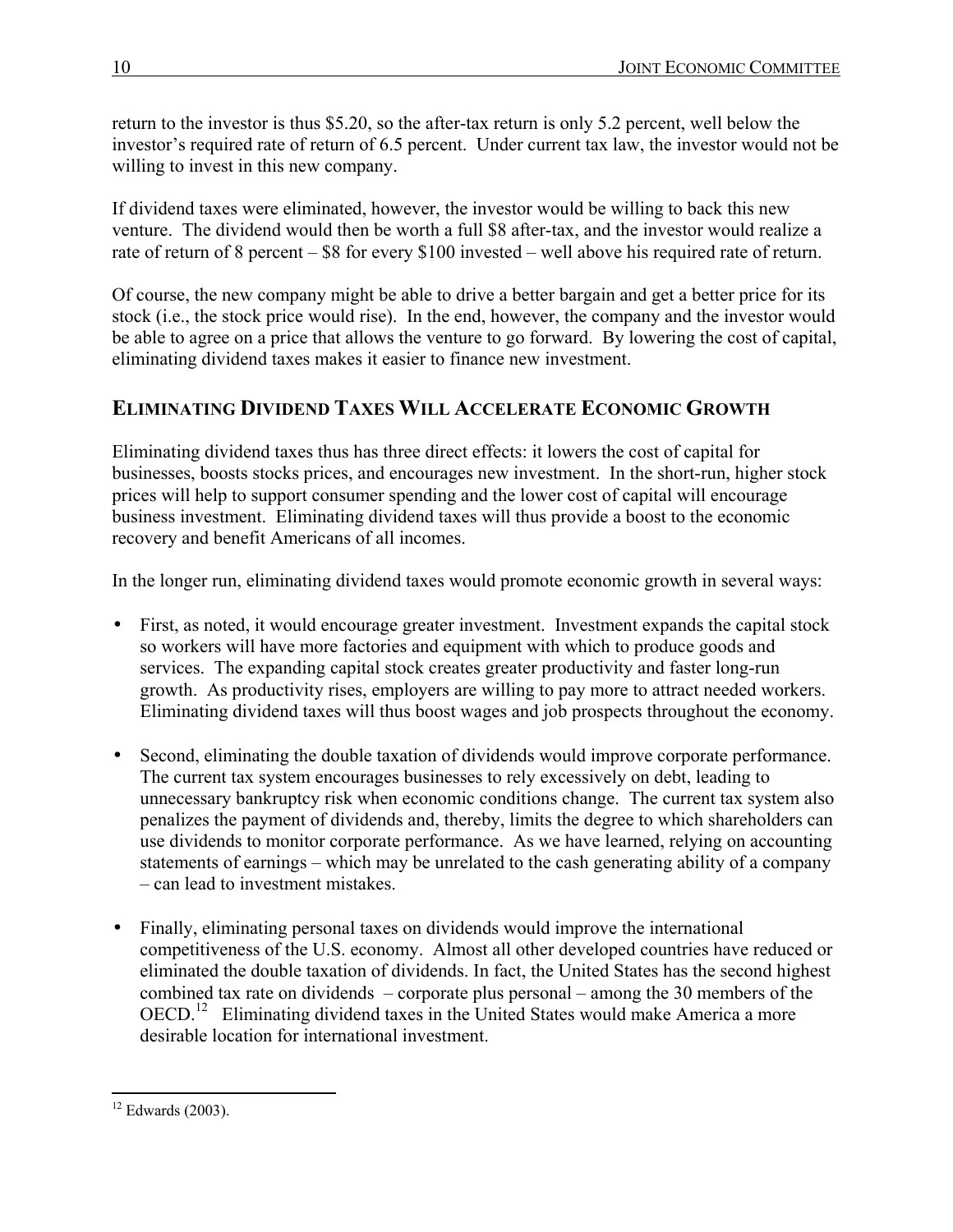By boosting economic growth in these ways, eliminating dividend taxes will naturally result in higher incomes, new jobs, and lower prices, providing important benefits to all Americans.

Recent studies of the dividend tax proposal suggest that these dynamic benefits are significant. A study prepared for the Business Roundtable (2003), for example, finds that the dividend tax cut would add a trillion dollars to cumulative GDP over the next decade and that employment would be higher by an average of 600,000 jobs each year over that period. Analyzing a slightly different dividend tax proposal, the Heritage Foundation finds that employment would be higher by an average of 300,000 jobs each year over the next decade, and that economic output, personal incomes, and overall investment would all expand significantly.<sup>13</sup>

Dividend tax relief thus provides significant economic benefits throughout the economy.

# **CONCLUSION**

Static analyses of eliminating the double taxation of dividends emphasize that most taxable dividends currently go to individuals with high incomes.<sup>14</sup> Many observers conclude from these analyses that the benefits of dividend tax relief will disproportionately favor the rich. Although this reasoning appears to be intuitive, it is fundamentally flawed. As documented in this report, eliminating the double taxation of dividends will benefit essentially all Americans, in their roles as stockholders, workers, and consumers.

The fundamental flaw in static analyses is the assumption that tax changes can be analyzed without considering how people and markets will respond.<sup>15</sup> Static analyses may be useful when analyzing taxes that induce small responses, but they can be wildly inaccurate when market responses are significant. Capital markets are particularly sensitive to tax changes; as a result, policymakers should be particularly skeptical of static analyses of changes in the tax treatment of dividends or other forms of capital income.

Eliminating dividend taxes is likely to generate much broader benefits than static analyses would suggest. Increases in stock prices, for example, will benefit all stockholders, not just those who receive taxable dividends. Increased investment and faster economic growth will provide workers with more employment opportunities and higher wages, while consumers will enjoy lower prices. Recipients of taxable dividends will receive significant benefits from eliminating dividend taxes, but so will all participants in the U.S. economy.

> Donald B. Marron Executive Director

 $13$  Michel et al. (2003).

<sup>&</sup>lt;sup>14</sup> See, for example, Urban-Brookings Tax Policy Center (2003).

<sup>&</sup>lt;sup>15</sup> Another flaw in static analyses, beyond the scope of the current report, is their focus on tax payments in a single year. This "snapshot" approach conceals the important role that income mobility plays in distributing income tax burdens across individuals across time. The most recent *Economic Report of the President* (2003, pp. 196 ff.) discusses how tax fairness should be analyzed in terms of lifetime income.